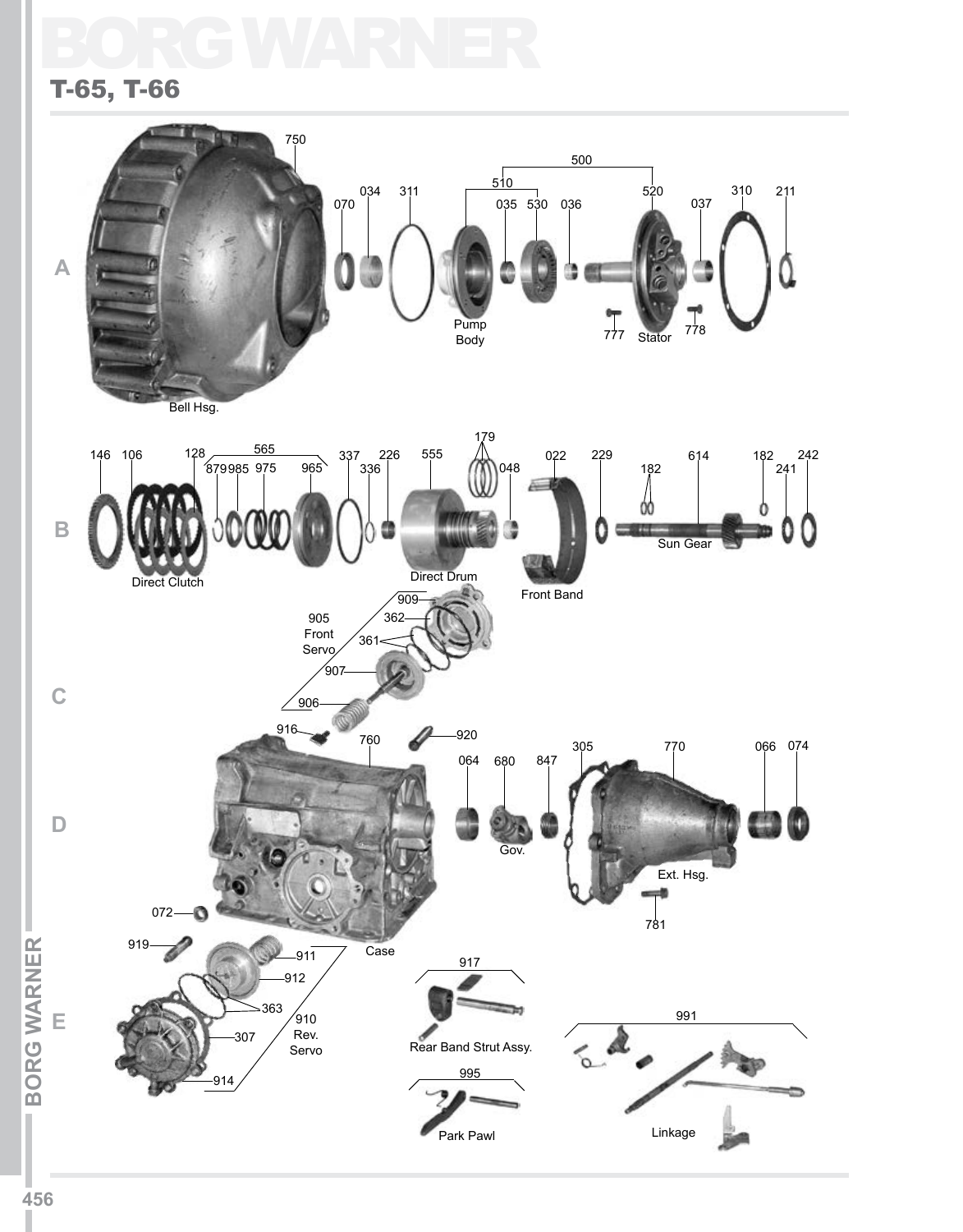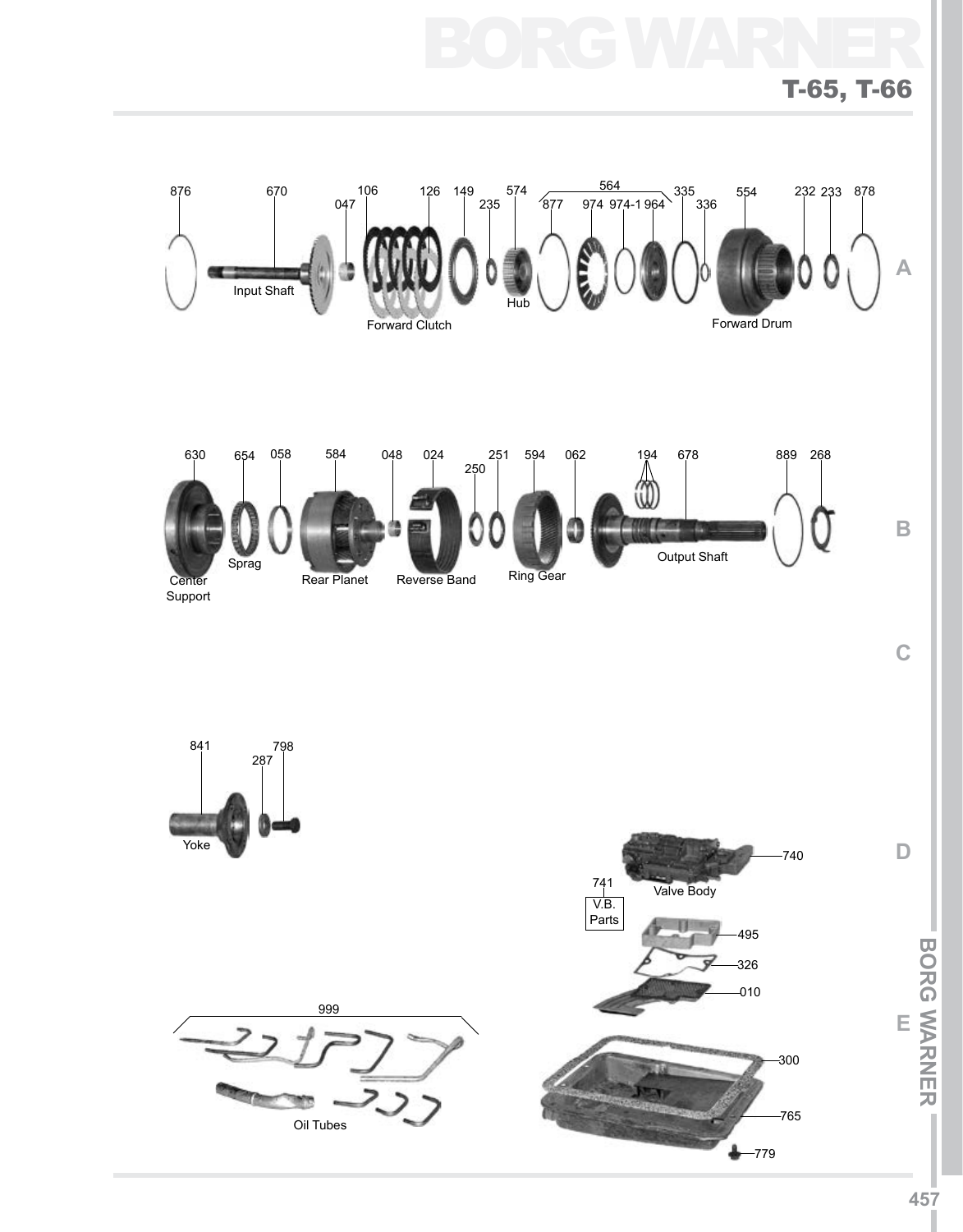|           |                               | QTY | REF# |
|-----------|-------------------------------|-----|------|
|           | <b>OVERHAUL KITS</b>          |     |      |
|           |                               |     |      |
|           |                               |     |      |
|           | <b>MASTER L/STEEL KITS</b>    |     |      |
|           |                               |     |      |
|           | <b>MASTER W/STEELS KITS</b>   |     |      |
|           |                               |     |      |
|           |                               |     |      |
|           | <b>FILTERS</b>                |     |      |
|           |                               |     |      |
|           |                               |     |      |
|           | <b>BANDS</b>                  |     |      |
|           |                               |     |      |
|           |                               |     |      |
|           | <b>BUSHINGS</b>               |     |      |
|           |                               |     |      |
|           |                               |     |      |
|           |                               |     |      |
|           |                               |     |      |
|           |                               |     |      |
|           |                               |     |      |
|           |                               |     |      |
|           |                               |     |      |
|           |                               |     |      |
|           |                               |     |      |
|           |                               |     |      |
|           |                               |     |      |
|           |                               |     |      |
|           | <b>METAL CLAD SEALS</b>       |     |      |
|           |                               |     |      |
|           |                               |     |      |
|           |                               |     |      |
|           |                               |     |      |
|           |                               |     |      |
|           |                               |     |      |
|           | <b>FRICTIONS</b>              |     |      |
|           |                               |     |      |
|           |                               |     |      |
|           | <b>STEELS</b>                 |     |      |
|           |                               |     |      |
|           |                               |     |      |
|           |                               |     |      |
|           |                               |     |      |
|           |                               |     |      |
|           | <b>PRESSURE PLATES</b>        |     |      |
|           |                               |     |      |
|           |                               |     |      |
|           |                               |     |      |
|           | <b>SEALING RINGS</b>          |     |      |
|           |                               |     |      |
|           |                               |     |      |
|           | <b>WASHERS &amp; BEARINGS</b> |     |      |
|           |                               |     |      |
|           |                               |     |      |
| 226 19311 |                               |     |      |
|           |                               |     |      |
|           |                               |     |      |
|           |                               |     |      |
|           |                               |     |      |
| 241 19228 |                               |     |      |
|           |                               |     |      |
| 250 19315 |                               |     |      |
|           |                               |     |      |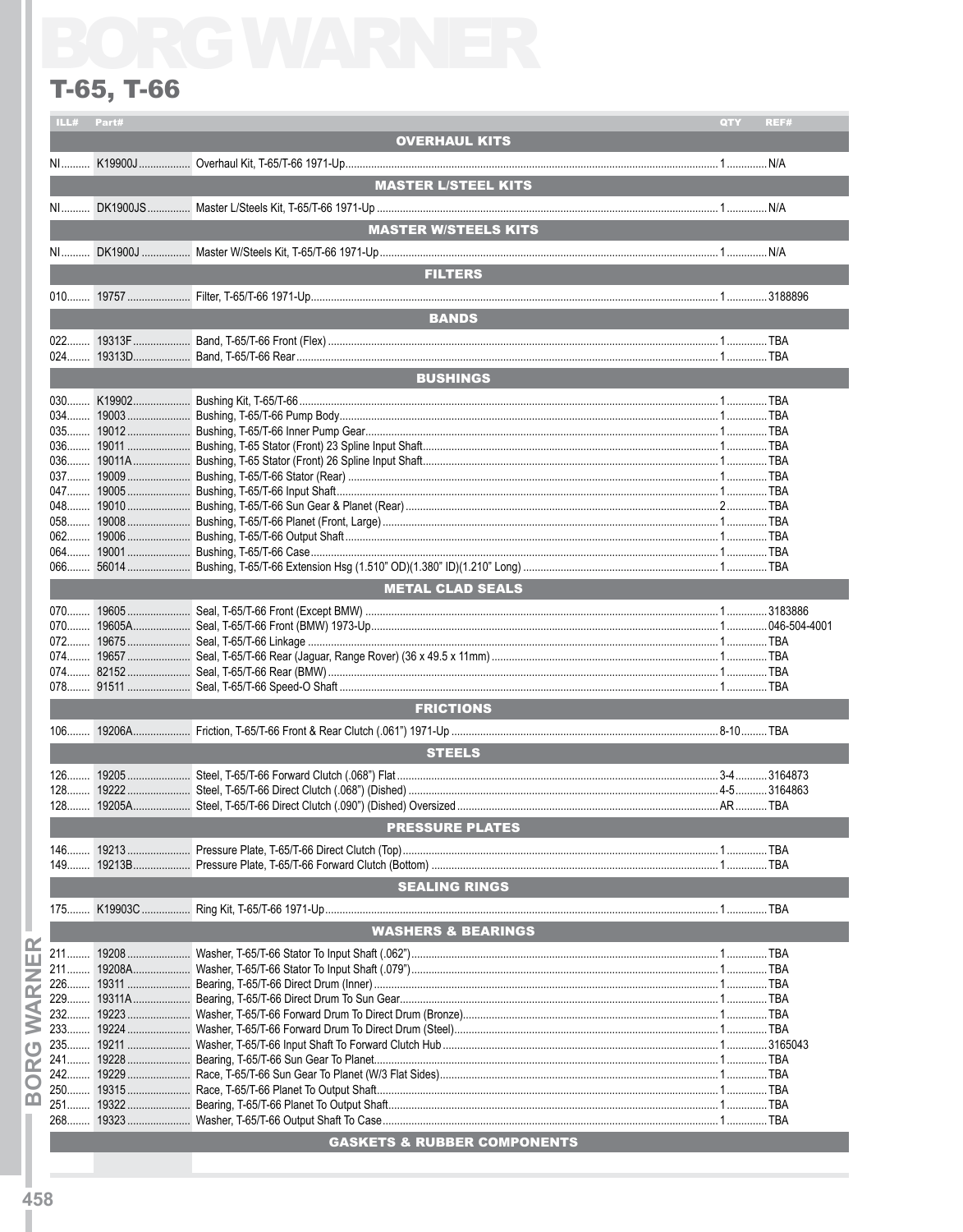| ILL# Part#     |                  |                                                     | QTY | REF# |
|----------------|------------------|-----------------------------------------------------|-----|------|
|                |                  |                                                     |     |      |
|                |                  |                                                     |     |      |
|                |                  | <b>TECHNICAL MANUALS</b>                            |     |      |
|                |                  |                                                     |     |      |
| 400            |                  |                                                     |     |      |
|                |                  | <b>PUMPS</b>                                        |     |      |
|                |                  |                                                     |     |      |
| $500$          |                  |                                                     |     |      |
| $500$          |                  |                                                     |     |      |
| 510            |                  |                                                     |     |      |
|                |                  |                                                     |     |      |
| $520$          |                  |                                                     |     |      |
|                |                  |                                                     |     |      |
|                |                  | <b>DRUMS &amp; PLANETS</b>                          |     |      |
|                |                  |                                                     |     |      |
| 554            |                  |                                                     |     |      |
|                |                  |                                                     |     |      |
| $574$          |                  |                                                     |     |      |
| $584$          |                  |                                                     |     |      |
|                |                  |                                                     |     |      |
| 614<br>630     |                  |                                                     |     |      |
|                |                  |                                                     |     |      |
|                |                  | <b>SPRAGS &amp; ONE WAY CLUTCHES</b>                |     |      |
|                |                  |                                                     |     |      |
|                |                  |                                                     |     |      |
|                |                  | <b>SHAFTS</b>                                       |     |      |
| 670            |                  |                                                     |     |      |
| 670            |                  |                                                     |     |      |
|                |                  |                                                     |     |      |
|                |                  |                                                     |     |      |
| 678            |                  |                                                     |     |      |
| 680            |                  |                                                     |     |      |
|                |                  | <b>VALVE BODIES &amp; COMPONENTS</b>                |     |      |
| $740$          |                  |                                                     |     |      |
| 740            |                  |                                                     |     |      |
|                |                  |                                                     |     |      |
| 741            |                  |                                                     |     |      |
|                |                  | <b>HOUSINGS, CASES, PISTONS &amp; MISCELLANEOUS</b> |     |      |
|                |                  |                                                     |     |      |
|                | 760 29100B       |                                                     |     |      |
| 760            | 29100A           |                                                     |     |      |
| 760            | 29100C           |                                                     |     |      |
| 770            |                  |                                                     |     |      |
|                |                  |                                                     |     |      |
| 841            | 29621            |                                                     |     |      |
| 847            | 29622            |                                                     |     |      |
| 905            | 29610A           |                                                     |     |      |
| $906$<br>$907$ | 29611            |                                                     |     |      |
| 909            | 29613            |                                                     |     |      |
| 910            | 29690A           |                                                     |     |      |
| $911$          | 29691            |                                                     |     |      |
| 914            | 29692            |                                                     |     |      |
| $916$          | 29693            |                                                     |     |      |
| 917            |                  |                                                     |     |      |
| 919            | 29623A           |                                                     |     |      |
| 920<br>964     | 29082            |                                                     |     |      |
| $965$          | 29219A<br>29219B |                                                     |     |      |
| 974            | 29218E           |                                                     |     |      |
| 975            | 29218A           |                                                     |     |      |
| 985            | 29624            |                                                     |     |      |
| 991            | K29625           |                                                     |     |      |

ı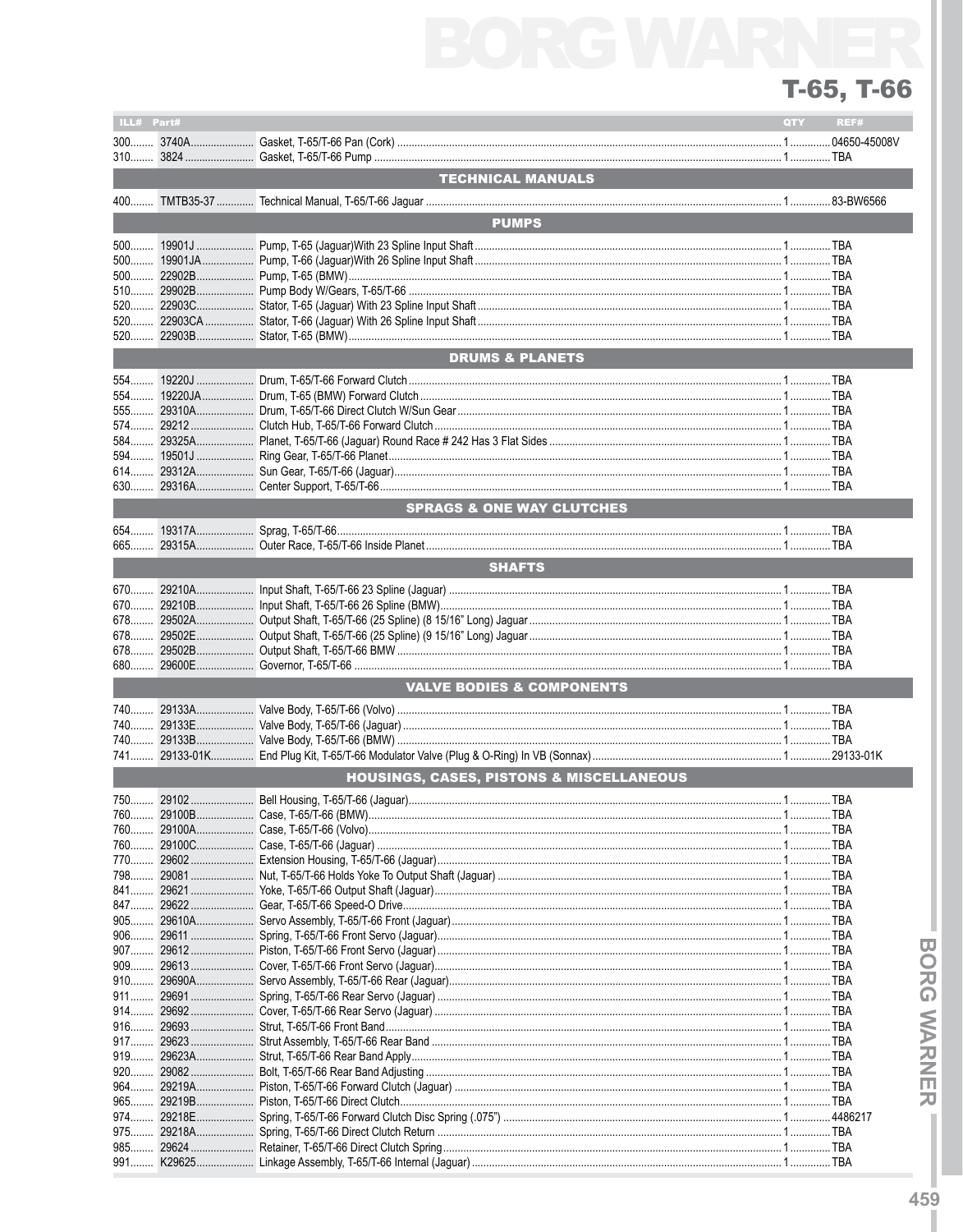# **T-65, T-66**<br>99. Warner Warner<br>2004<br>2006

# T-65, T-66

| <b>THE REAL PROPERTY</b> |   |                                                        | 0 II II I |       |
|--------------------------|---|--------------------------------------------------------|-----------|-------|
| 995                      | . | Park Pawl Assembly, T-65/T-66 (<br>(Jaquar)<br>$\cdot$ |           | 1 B A |